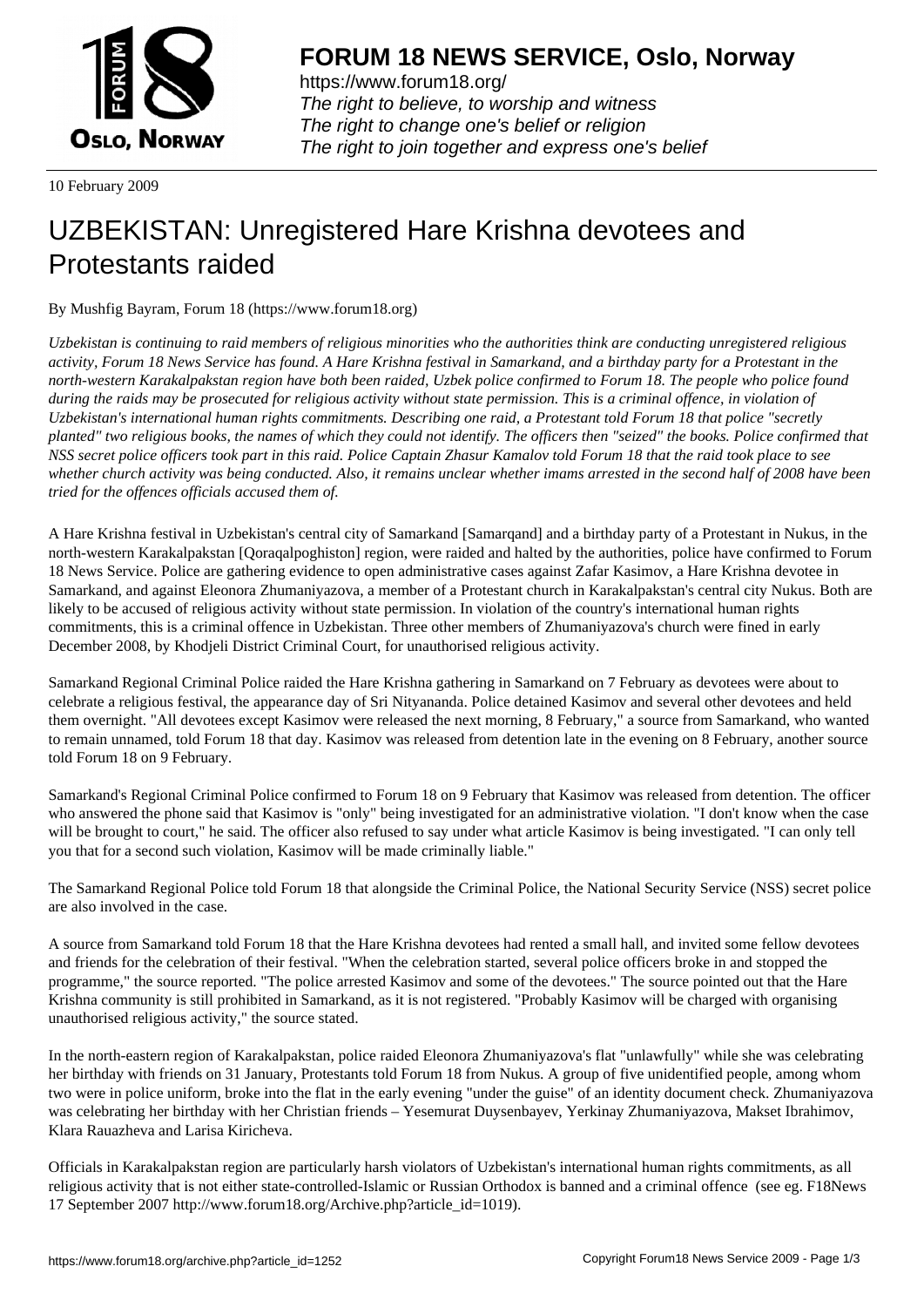Describing the raid, one Protestant told Forum 18 that they noticed that the police officers "secretly planted" two religious books, the names of which they could not identify. The officers then "seized" the books. "We were outraged by the behaviour of the police. We refused to write statements or sign official records written by the police." The Protestant said they were later told that NSS secret police officers alongside Nukus City Police took part in the raid on Zhumaniyazova's flat.

The raids on Hare Krishna devotees and Protestants come as Uzbekistan continues to confiscate religious literature across the country (see F18News 17 February 2009 http://www.forum18.org/Archive.php?article\_id=1256).

Another Protestant, who asked to be unnamed, told Forum 18 on 9 February that the police have already visited the homes of some of those who had attended the birthday party. "The believers were compelled to explain in writing why they visited Zhumaniyazova's flat," the Protestant complained, adding that the police also questioned them about Zhumaniyazova's role in their group. "It looks like the police are collecting materials to bring charges against Eleonora." The Protestant said the authorities are likely to charge Zhumaniyazova with unregistered religious activity.

Captain Zhasur Kamalov of Nukus City Police, who took part in the raid, said they raided Zhumaniyazova's flat to see whether she was conducting church activity. "We have submitted the case to the city Prosecutor already," he told Forum 18 on 6 February when asked whether his Department was bringing a law-suit against Zhumaniyazova.

The officials raiding Zhumaniyazova's flat asked her why she "still" was meeting with people from the church, a source from Nukus told Forum 18. "Zhumaniyazova had been earlier told by the Nukus authorities not to meet with fellow Christians," the source reported.

Police Captain Kamalov said the court will "decide" whether or not Zhumaniyazova was having a church meeting or a birthday party. He refused to say whether Zhumaniyazova is allowed at all to meet with her friends from the church. Kamalov also refused to say whether others present at the birthday party would also be punished. "That also will be decided by the court." He refused to tell Forum 18 what the charges brought against Zumaniyazova were.

Repression against both minority religious communities and the majority Muslim community in Karakalpakstan continues. Mystery surrounds the fate of imams arrested in the second half of 2008 (see eg. F18News 30 September 2008 http://www.forum18.org/Archive.php?article\_id=1195). It remains unclear whether all the imams have been tried, and whether they are innocent or guilty of official allegations of embezzlement and drug possession. Officials have not been willing to discuss these cases with Forum 18. As is routine throughout Uzbekistan, severe restrictions are imposed on which Muslims are allowed to make the haj pilgrimage to Mecca (see F18News 5 December 2008 http://www.forum18.org/Archive.php?article\_id=1226).

Khanmurat Mirbek, head of the Karakalpakstan Justice Ministry department registering religious organisations, confirmed to Forum 18 on 10 February that only Muslims and the Russian Orthodox Church are officially registered in the region. Asked why other religious communities are not registered, he claimed, wrongly: "Other groups have not asked us for registration."

Mirbek said that in order to register a community, members need to collect a list of documents and submit them to his department. "We then have three months to officially respond to their application," he said. Asked whether his department would register any community provided all the documents were in order, Mirbek said his department "still needs permission" from the Interior Ministry and the Religious Affairs Committee in the capital Tashkent.

In contrast to Mirbek's statement, Protestants from Nukus told Forum 18 on 10 February that many of their churches in Karakalpakstan have tried to get registration since 2003 with no success. One Protestant said they have now started the process of collecting documents to register the group to which Zhumaniyazova belongs. "We will probably officially apply in March," the Protestant reported.

In early December 2008, Karakalpakstan's Khodjeli District Criminal Court upheld earlier punishments imposed on three members of a Protestant church in Khodjeli.

Church members Vladimir Kim, Darkhan Toremuratova and Ulash Bazarbaeva had been found guilty at Tokhtakupir District Court on 24 November of violating Article 240 of Uzbekistan's Code of Administrative Offences, which punishes breaking the Religion Law. They were each fined 25,040 Soms (120 Norwegian Kroner, 14 Euros or 18 US Dollars), a source from Nukus told Forum 18. In addition to the fines, the court ordered the confiscation of a Bible, a New Testament in Kazakh and a Christian brochure. The Protestants were not given a copy of the court confiscation order.

"Kim has appealed against the fines," Forum 18 was told. "The appeal process is still ongoing." The three Protestants have not yet paid the fines.

Prosecutors have brought administrative charges against Kim several times before, the source from Nukus told Forum 18. Kim was also questioned in the criminal case against Makset Jabbarbergenov, a local Protestant who escaped Uzbekistan to avoid possible